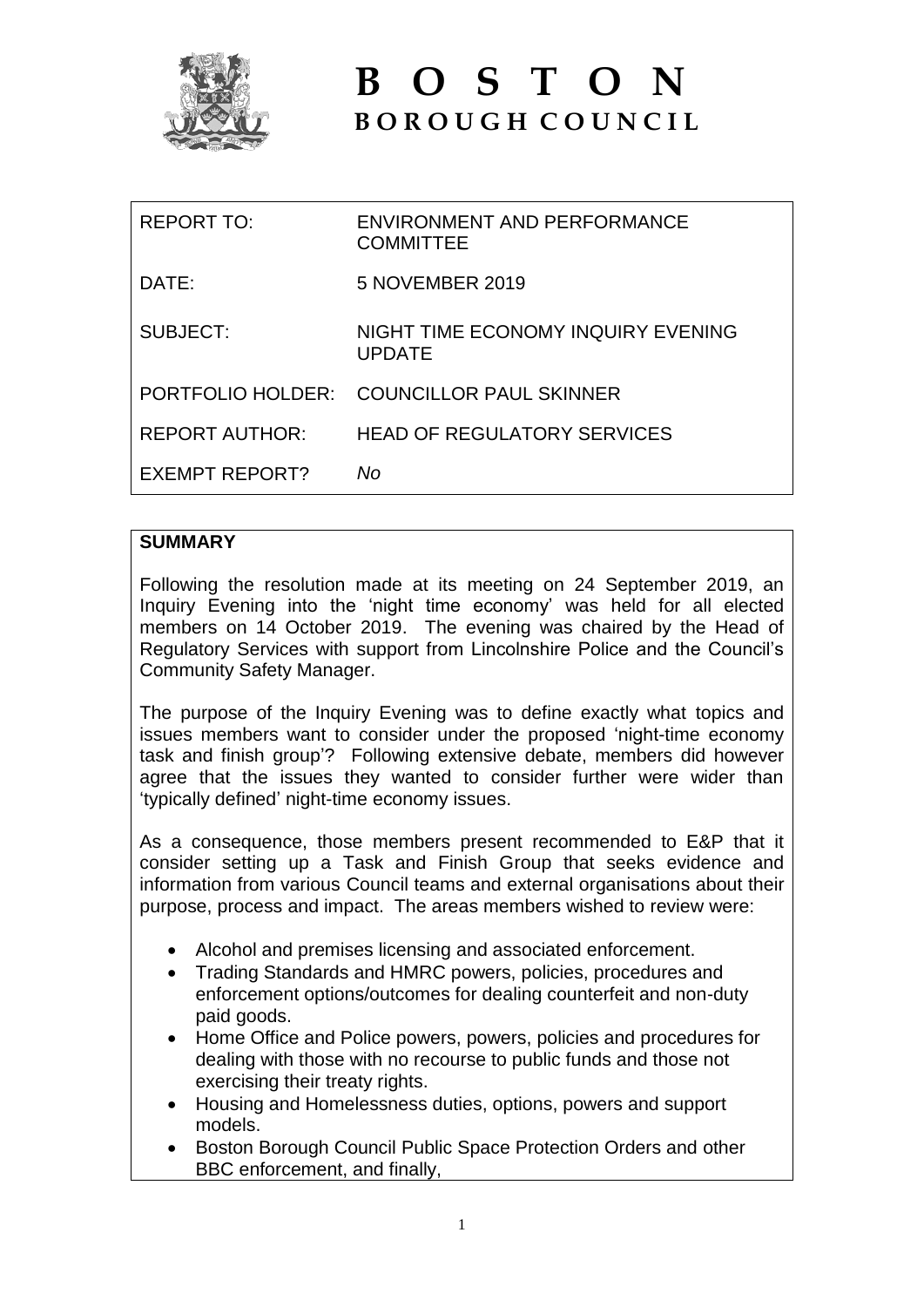A closing session with the MP to air all relevant legal and resource limitations returned from the Task and Finish process that it wishes to be raised directly with the Government.

In considering the recommendation, the Committee may want to prescriptive about the outputs that it wishes to see from the Group and will need to consider both the member and officer capacity, together with an appropriate timeframe within its workplan, that enables another T&F Group to be appropriately resourced.

Given the current work activity of the Climate Change Working Group and with Christmas/New Year commitments of Officers and Members, if approved, members should be mindful that the T&F Group work is unlikely to be able to commence until January/February 2020

## **RECOMMENDATIONS**

That the Environment and Performance Committee establish a Task and Finish Group, as recommended by those members present at the Inquiry Evening.

## **REASONS FOR RECOMMENDATIONS**

The recommendations were made by those members attending the Inquiry Evening.

# **ALTERNATIVES CONSIDERED**

None.

# **FINANCIAL IMPLICATIONS**

N/A

#### **LEGAL IMPLICATIONS**

None considered at this stage